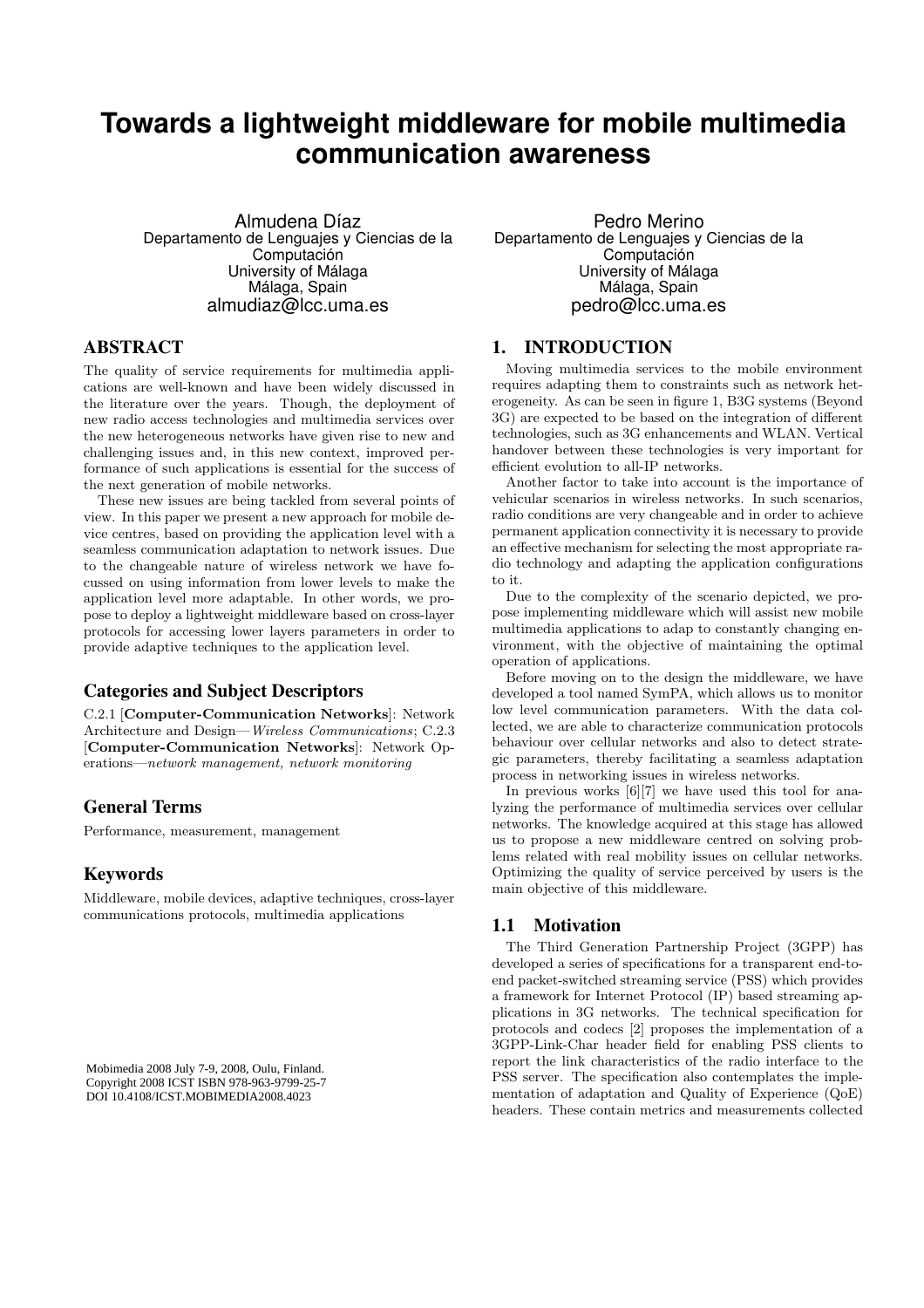

Figure 1: Application scenario



Figure 2: User plane protocol stack for 3G packet switched conversational multimedia terminal

on the client side for sending feedback information to the server, and have been included in the specification to adapt transmission and content rates to the available network resources.

For the implementation of these new headers, applications not only need to manage information at the application layer but also need to access the underlying layer data. In the case of QoE headers, some of the parameters included are rebuffering, lost packets and jitter metrics. The first of these parameters can be easily reported by the client, but lost packet and jitter measurements require the implementation of new functionalities at the application level.

The middleware objective is to implement these new functionalities and to supply them to application level. The advantages of this approach are twofold:

- Application development is less complex.
- It allows the reuse of adaptive techniques from different multimedia applications, it being necessary only to adjust the performance requirements demanded for each multimedia application.

Also, to ensure, flexible functionality and to make the proposal useful the middleware not only centres on providing the next generation multimedia applications with the different adaptive techniques proposed by standardization organism but it will allow developers to implement their own adaptive techniques for their new applications and protocols.

#### 1.2 Why lightweight...?

Mobile phones are devices with limited processing power and memory capacity. Nevertheless the main functionality of mobile phones is be able to be in contact at all times. A mobile phone must be operative during long periods of time and interruptions due to software errors are not admissible from the point of view of mobile users. Therefore it is not appropriate to overload such a system with a heavy software consuming resources which are vital for carrying out primary functions.

#### 2. RELATED WORKS

In [11] the advantages of applying cross-layer techniques to wireless protocol stacks, are analyzed. This paper presents the advantages of communicating the application QoS needs to lower layers. In particular, the interaction with the physical and the link layer is considered crucial for improving application performance. Also some interesting use cases are provided. They contemplate the possibility of providing data to the users from lower layers data, in order for them to be able to decide on the number and the profile of the applications to be executed. Finally they propose a complex cross-layer architecture which involves numerous changes in comparison to traditional approaches.

In the literature there are other proposals about different kinds of mobile middlewares which focus on context management [5] [13], power management [3] or sensor and grid computing [9]. Fuego [12] is a mobile middleware centred on distributed applications, and it provides efficient services for data synchronization, based on XML, and data commu-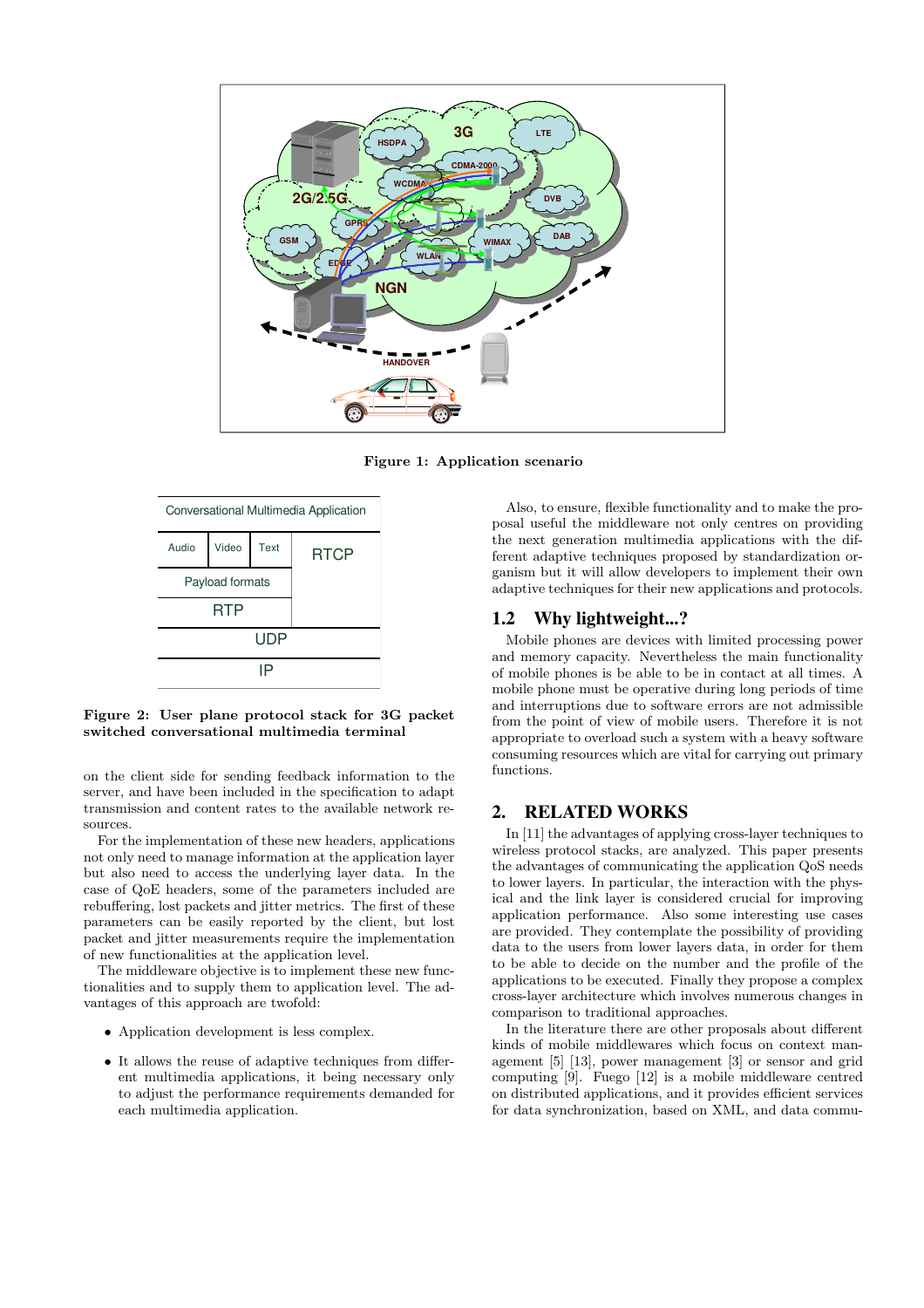

Figure 3: Event driven lightweight middleware

nications, based on SOAP and content-based routing.

We have focused our initial proposal on the optimization of multimedia applications with real time constraints, which are the most sensitive applications to the variable nature of wireless networks. We propose a more realistic approach based on a lightweight middleware, which operates at the application level, and on cross-layer communication protocols which are able to coexist with the traditional architecture of communication protocol stack.

# 3. LESSONS LEARNED FROM PREVIOUS WORKS

Because of the sophistication of new radio access technologies, in current wireless networks there are a lot of new issues which are short-lived and difficult to reproduce, and have revealed the lack of adequate testing and analysis for applications used in this type of environment [4]. Multimedia development needs the assistance of new tools to deal with these issues. With this objective in mind we have developed a new tool, named SymPA [8] to measure and analyze the behaviour of IP-based services and applications, from the point of view of end users.

The performance evaluation of multimedia applications is vital for detecting the erratic behaviour of mobile networks and applications. In previous works [6][7] we have analyzed the performance of video streaming traffic using cellular networks in real scenarios. The acquired understanding of mobility issues from the application level point of view allows us to design a middleware with appropriate functionalities from the application developers point of view.

In particular we have studied the impact of mobility is-

sues in the performance of video streaming service. During trials we have used Real Time Protocol (RTP) as transport protocol. This is the protocol proposed by the Third-Generation Partnership Project (3GPP) for mobile video streaming over packet switched networks [2] and also for future services based on IP Multimedia Subsystem (IMS)[1]. Figure 2 shows the protocol stack proposed by 3GPP for the deployment of next generation multimedia services based on IMS. Hence, results obtained can be extrapolated to the performance of future services based on such protocol stacks.

For implementing the middleware functionality of the middleware three important issues have been identified which need to be addressed: jitter, packet losses and bandwidth.

During experimental trials a correlation was observed between packet size and jitter; higher jitter was obtained for higher packet size. Therefore one of the functionalities identified to be delegated in the middleware is the "packetization" of RTP content to make packet size suitable for the propagation characteristics of the radio technology being used.

Packet loss is one of the most restrictive parameters for multimedia applications. During trials, packet loss has appeared in vehicular scenarios as a result of low RSSI levels and during cell changes.

In this case we need on the one hand to implement predictive algorithms based on the RSSI level to anticipate packet losses and also cell changes. On the other hand, using these predictions, we need to implement dynamic techniques for dimensioning the internal buffers size of the middleware. These internal buffers will be used for managing the application data traffic.

The last functionality identified is the implementation of